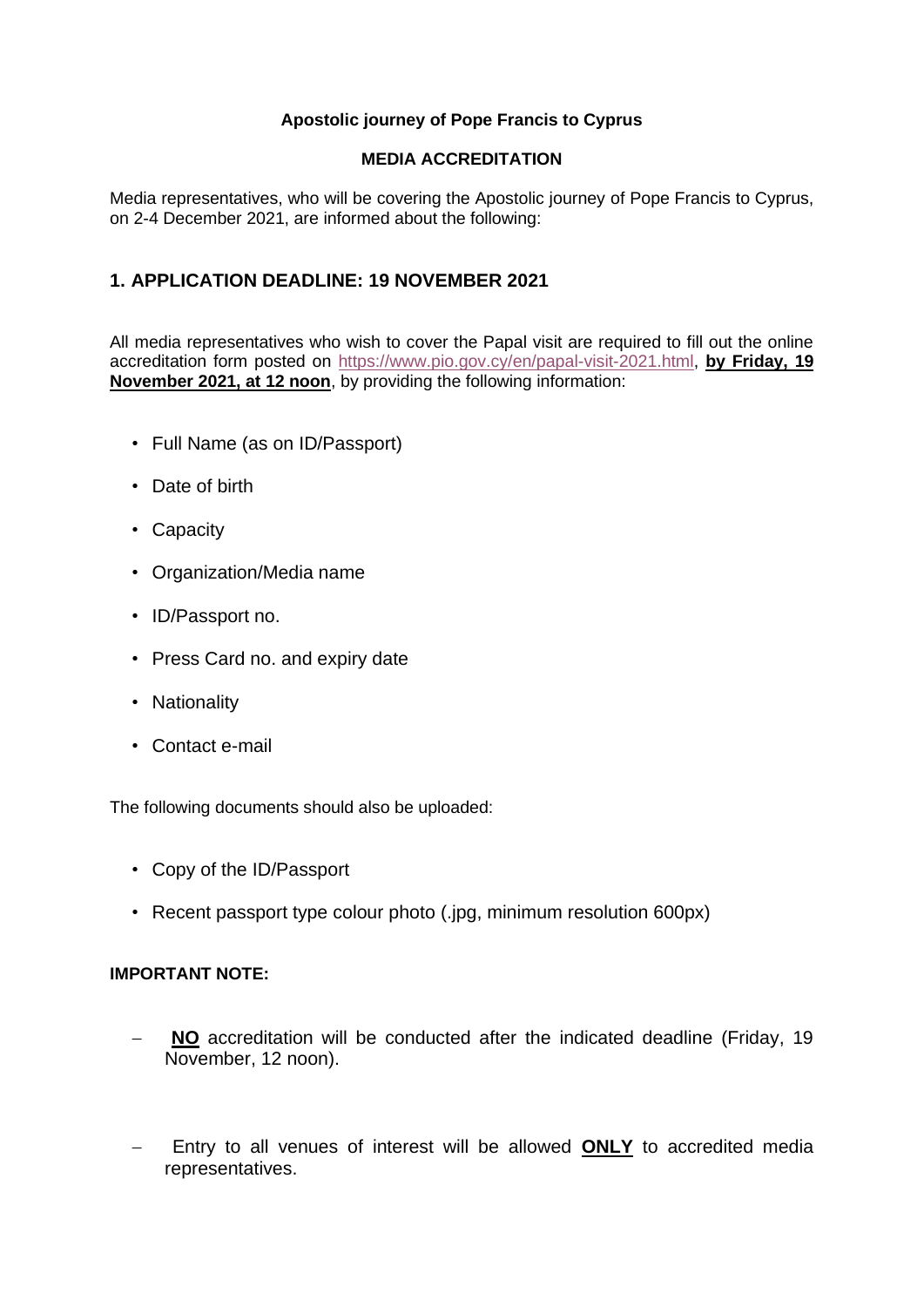## *2.* **BADGES COLLECTION**

− **Cyprus based** media representatives may collect their badges from the **Press and Information Office**, between 29/11-1/12/2021, from 08:30-15:00*.* 

*Please contact Ms Eliza Antoniou (tel. 22801118) to arrange an appointment.*

− **Non-Cyprus based** media representatives may collect their badges from the **Press Centre at Hilton Hotel**, on Wednesday, 1 December 2021, from 15:00-20:00, and on Thursday, 2 December 2021, from 07:30 onwards.

*Note: All media representatives must present their press card and passport/ID in order to collect their badges.* 

## **3. HOST PHOTOGRAPHER & BROADCASTER**

− The **Press and Information Office (PIO)** will be providing full photo coverage of the Papal visit. All photos will be posted on the PIO website and made available free of charge for a 30-day period through the following link: [https://www.pio.gov.cy/gallery.html.](https://urldefense.com/v3/__https:/www.pio.gov.cy/gallery.html__;!!ACWV5N9M2RV99hQ!eo8I4mxBhypll6OVYDdRx-Dt7T-WSPQ8_OSSebMmadvQV8ZnU5mZud3y9aOAFX9zq9Z-$)

*Should PIO photos be used in any form, reference to their source is required (copyright).*

− The **Cyprus Broadcasting Corporation (CyBC)** will be providing full coverage of the Papal visit to all interested TV channels.

CyBC contact persons:

• VIDEO FEED: Kyriacos Morphitis [\(kyriacos.morphitis@cybc.com.cy,](mailto:kyriacos.morphitis@cybc.com.cy) +37599491877)